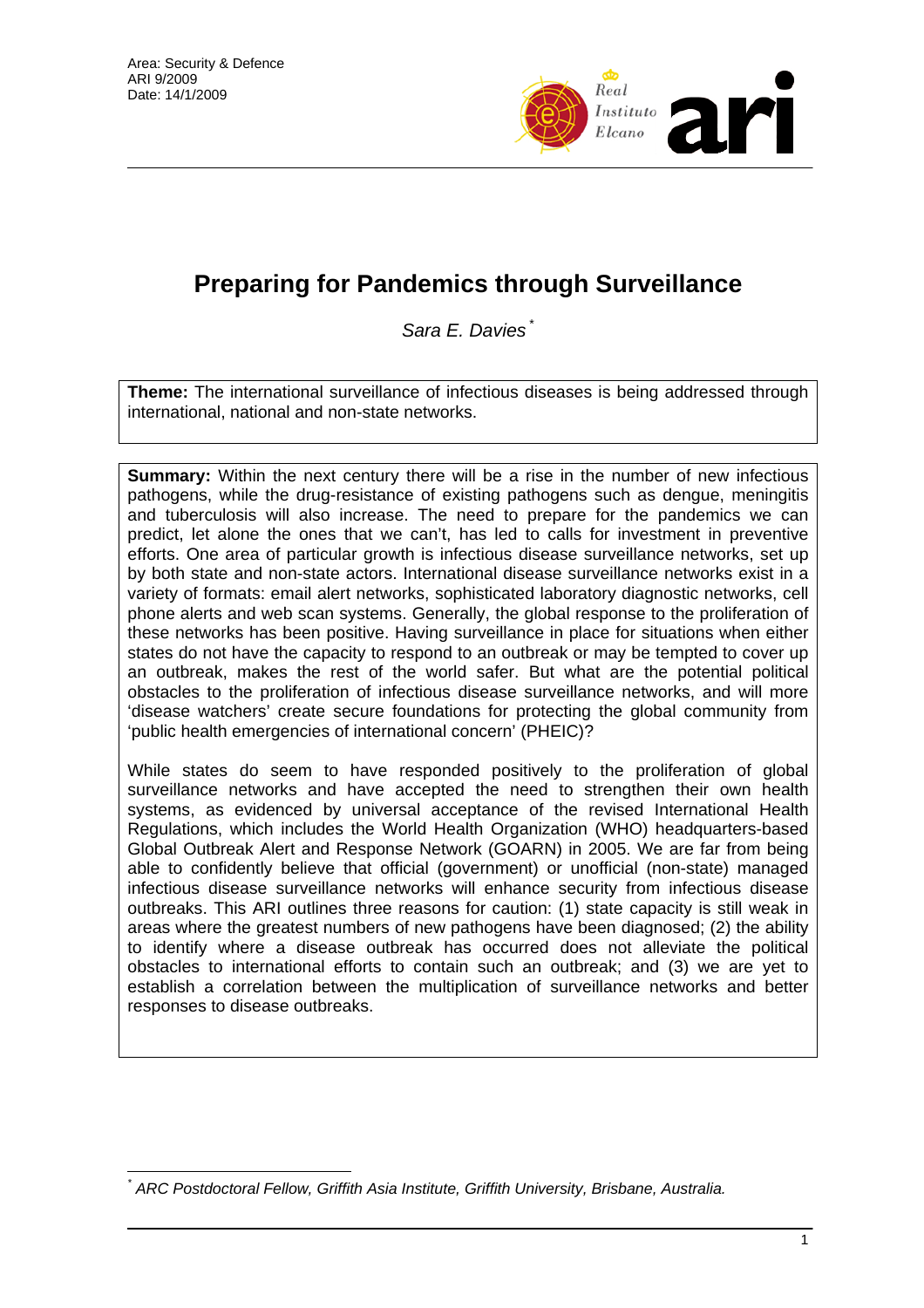

**Analysis:** It is important to remember that just three decades ago there was some confidence amongst public health officials that the risk of infectious disease had decreased. It was widely believed that new treatments, vaccines and knowledge of microbes would lead to the eradication of infectious disease as a major cause of death.<sup>1</sup> This optimism was short lived. In the 1980s, the outbreak and spread of HIV/AIDS followed by the resurgence of stronger microbe-resistant pathogens, such as malaria, TB, meningitis and dengue fever, were compounded by the fear that bioterrorists might use deadly pathogens as a weapon of war. New infectious pathogens have been discovered at the rate of one per year over the last two decades.<sup>2</sup> In the last 15 years, serious infectious disease discoveries have included Lassa and Marburg hemorrhagic fevers in Africa, variants of Creutzfeldt-Jakob disease in Europe, meningococcal meningitis W135, Nipah virus in Malaysia and the West Nile virus in the Americas. In addition, the recent Severe Acute Respiratory Syndrome (SARS) outbreak (2002-03) and the threat of a pandemic arising from the H5N1 Avian Influenza strain that originated amongst poultry in East Asia in 2003, prompted some to argue that the world cannot escape a potential epidemic influenza that could kill anywhere between 2 and 12 million people. $3$  These developments have all served to increase calls for infectious diseases to be targeted as a threat to national security.<sup>4</sup>

WHO came to the forefront of these calls after the 1994 outbreak of plague in India revealed its own institutional limitations in providing timely advice and response measures to states under the 1969 International Health Regulations. By 1995, the US was receiving domestic reports on the threat of new emerging diseases, leading to calls for a revision to the International Health Regulations (IHR) at the 1995 World Health Assembly. The new Regulations, it was argued, should alert states to a broader category of public health emergencies. The negative economic impact of a plague outbreak in India and neighbouring states indicated the need for a mediator, such as WHO, to advise the affected state and manage the information flow to the rest of the world. This voice needed to be trusted by states and WHO fitted this role. Various WHO reports argued that a revised IHR would allow WHO to end the flow of misinformation and ensure that all actors were cognisant of their roles and responsibility, whether at seaports, airports, executive level of government or WHO headquarters itself.<sup>5</sup> With a new appreciation of how a disease outbreak in one state could have a ricochet effect across the world, states agreed and the global response to SARS demonstrated how ready they were for WHO to take on this significant new role in health governance. When individuals reported via ProMED $<sup>6</sup>$ </sup> mail news of an epidemic in Guangzhou, China, the Chinese government at first denied that the respiratory disease was different to atypical pneumonia. WHO headquarters directly managed the information flow and with its regional counterpart, the Western Pacific Regional Office, took a leading role in advising states, media and the medical community on how to proceed in the months that followed as the disease travelled from China to Hong Kong to Singapore and eventually to Canada. The key reason why WHO was able to assume this role was the creation of the Global Public Health Information

 1 WHO (2000), *A Framework for Global Outbreak Alert and Response*, WHO/CDS/CSR/2000.2, Department of Communicable Disease Surveillance and Response, WHO, Geneva, p. 1.

<sup>&</sup>lt;sup>2</sup> Angela Merianos & Malik Peiris (2005), 'International Health Regulations 2005', *The Lancet*, nr 366, p. 1250.  $3$  WHO, 'Ten things you need to know about pandemic influenza',

http://www.who.int/csr/disease/influenza/pandemic10things/en/index.html, accessed 2/XII/2006.

Jennifer Brower & Peter Chalk (2003), *The Global Threat of New and Reemerging Infectious Diseases:* 

*Reconciling US National Security and Public Health Policy*, Rand Corporation, Arlington.<br><sup>5</sup> Max Hardiman (2003), 'The Revised International Health Regulations: A Framework for Global Health Security', *International Journal of Antimicrobial Agents*, nr 21, p. 207-211. 6

<sup>&</sup>lt;sup>6</sup> The Program for Monitoring Emerging Diseases (ProMED) was established in 1993.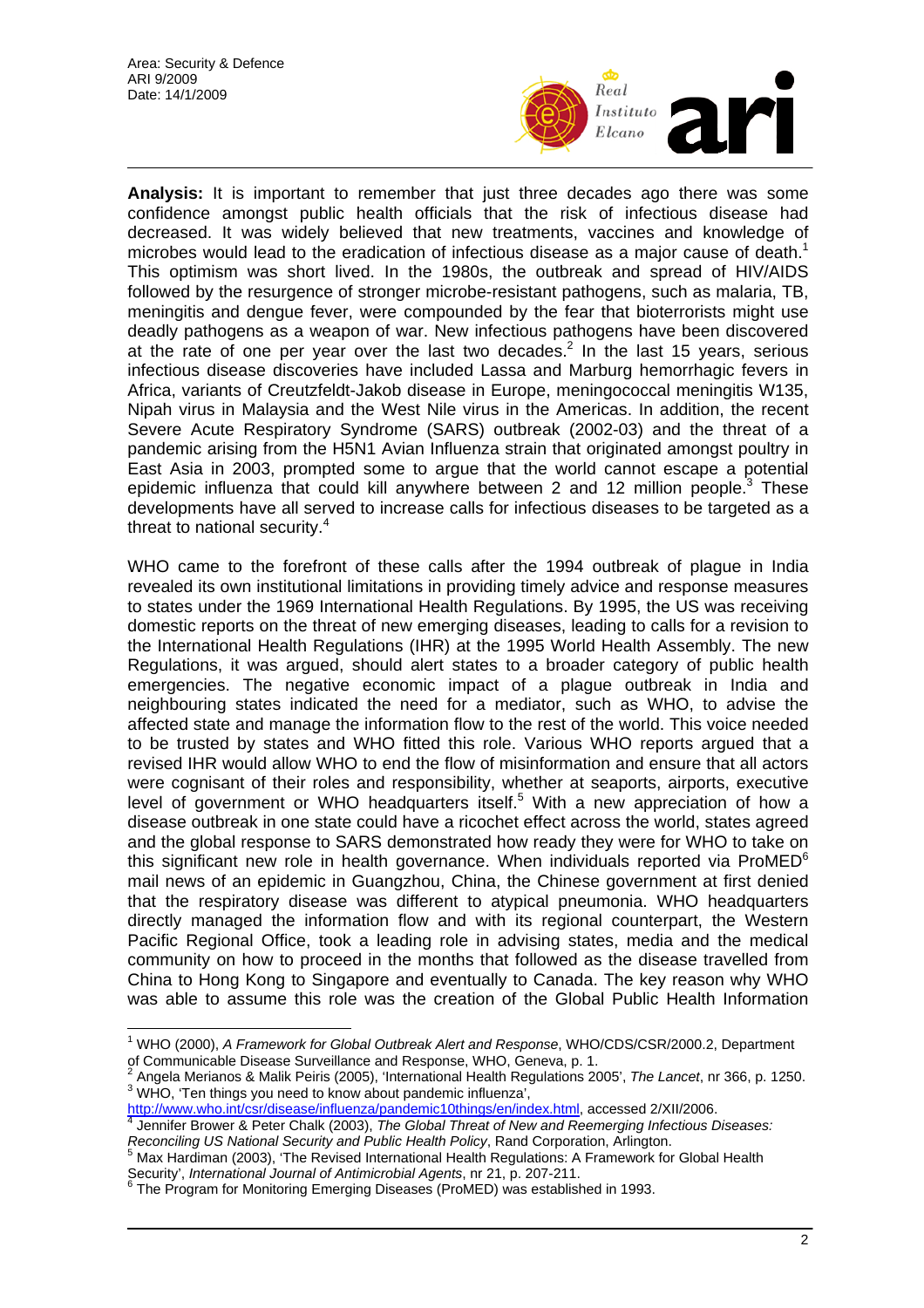

Network (GPHIN) in 1997 and the Global Outbreak Alert and Response Network (GOARN) in 2000.

Since its establishment in 1948, WHO has been entitled by states to conduct surveillance of disease outbreaks across the world.<sup>7</sup> In tandem with its call for the revision of the IHR, WHO argued from 1995 that there was also a need for a global surveillance network which could gather outbreak reports from across the world on a 24-hour, 7-day-a-week basis in order to manage outbreak verification and response.<sup>8</sup> This led to the creation of the first global infectious-disease surveillance system, the Global Public Health Information Network (GPHIN), developed in 1997. The GPHIN, funded entirely by the Canadian government, is a web-based electronic system that scans the World Wide Web to identify suspected outbreaks.<sup>9</sup> The WHO had in place other 'outbreak alert' systems, such as FluNet for influenza, RabNet for rabies and DengueNet for Dengue. However, this new outbreak verification system was not just about disease-outbreak surveillance, but a 'global safety net that protects other countries when one nation's surveillance and response systems fail'.10 GOARN, created in 2000, is a communication network that shares diagnoses and outbreak information (from GPHIN) and is also a back-up for when states themselves do not have the response capacity or require laboratory diagnosis expertise. GOARN, embedded within the Communicable Disease Unit, enables WHO to be the first actor on the scene to manage the verification and reporting of disease outbreaks, to negotiate with the affected state and surrounding states (if need be) to prevent the spread of infection and situate itself as the key authority in infectious-disease control or containing the 'threat'. Previous to SARS, WHO had utilised GOARN to assist with outbreaks of Rift Valley fever in Kenya and Somalia, monkey pox and Marburg virus infection in the Democratic Republic of Congo, Ebola haemorrhagic fever in Gabon, relapsing fever in southern Sudan, influenza in Afghanistan and epidemic dysentery in Sierra Leone.<sup>11</sup>

Just after the SARS outbreak, Dr David Heymann, then WHO Representative of the Director General on the Polio Eradication Initiative, and Dr Guénaël Rodier, then Director of the Department of Communicable Disease Surveillance and Response, argued that many states were not quick enough in diagnosing outbreaks of the disease and containing it quickly enough to prevent international spread. In 2003, member states passed a resolution calling for 'increasing national capacity development for surveillance and response and endorsed the ways in which GOARN obtained information about SARS and supported containment efforts'.12 A second resolution was then passed encouraging GOARN to strengthen its surveillance capacity. The revised IHRs now require states to develop an internal surveillance and outbreak response capacity by 2012 at the latest.<sup>13</sup>

 $\overline{a}$ 

<sup>&</sup>lt;sup>7</sup> Julius Weinberg (2001), 'Responding to the Global Challenge of Infectious Disease' in Martin McKee, Paul Garner & Robin Stott (Eds.), *International Co-operation in Health*, Oxford University Press, Oxford, p. 51.<br><sup>8</sup> MHO Clabel Quibect Al. (2001) WHO, *Global Outbreak Alert and Response*, p. 23.

William Burns (2006), 'Openness is Key in Fight Against Disease Outbreaks', *Bulletin of the World Health* 

*Organization*, nr 84, October, p. 769.<br><sup>10</sup> David L. Heymann & Guénaël Rodier (2004), 'Global Surveillance, National Surveillance, and SARS', *Emerging Infectious Diseases*, nr 10, February, p. 173.

<sup>&</sup>lt;sup>11</sup> WHO, A *Framework for Global Outbreak Alert and Response*, p. 4.<br><sup>12</sup> Heymann & Rodier (2004), 'Global Surveillance, National Surveillance, and SARS', p. 174.<br><sup>13</sup> World Health Organization (2007), *International Heal* 

*implementation*, Epidemic and Pandemic Alert and Response, WHO/CDS/EPR/IHR/2007.1, Lyon, June, p. 15-16.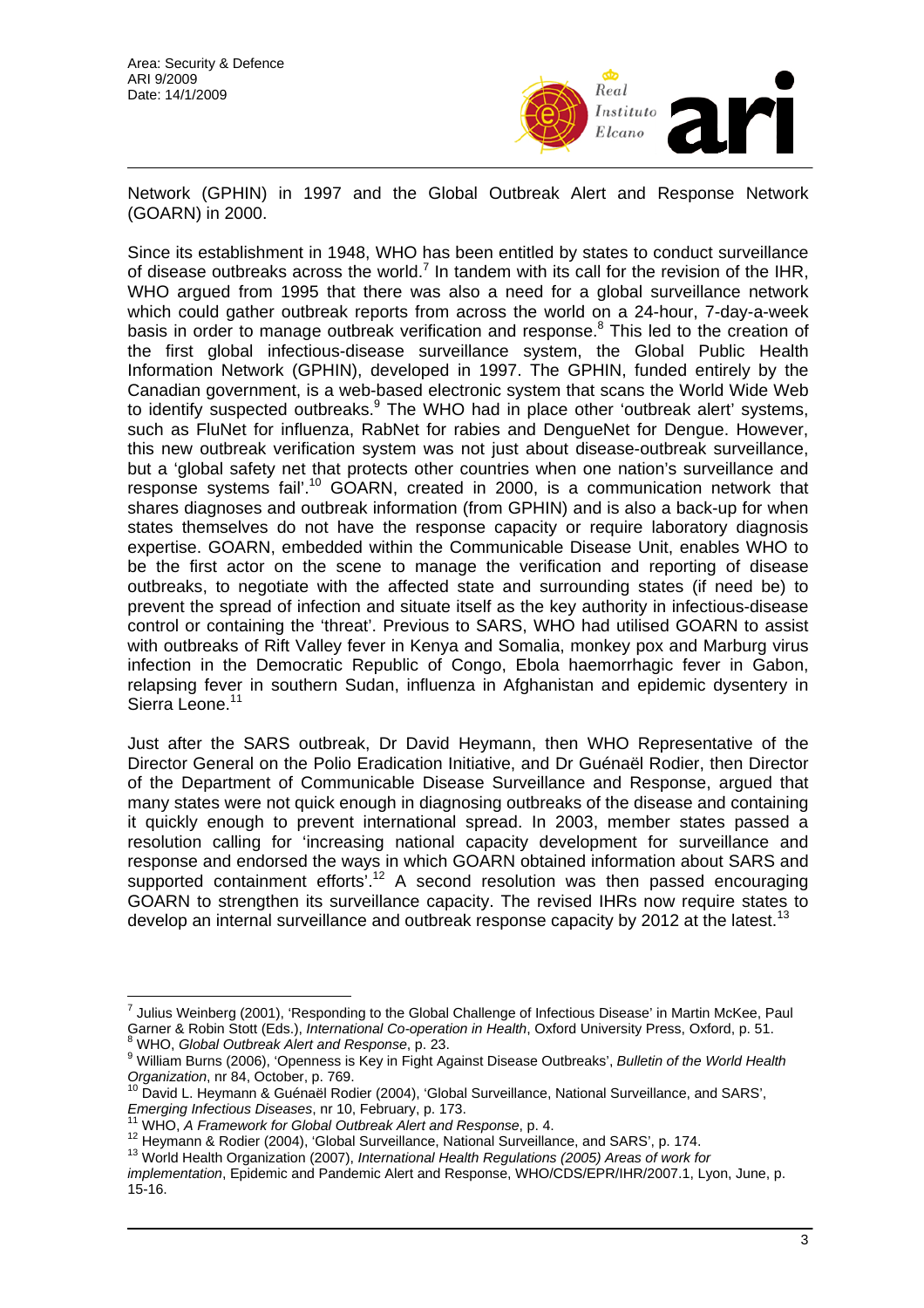

Another key feature of GOARN, which marks it out from the non-state-led surveillance networks that have proliferated under the funding of Google.Org and IBM (both of which have the support of WHO headquarters), is that WHO can respond to an outbreak through coordinating diagnostic and containment field teams. However, WHO's entry is dependent on the affected state's verification of an outbreak –WHO cannot send a fieldwork response team without state acquiescence $-1<sup>14</sup>$  The updated GPHIN system has the capability to locate over 20 reports a day of suspected outbreaks. On request by the affected state, the GOARN's Strategic Health Operations Centre (SHOC) can respond to outbreaks with field teams, specialised protective equipment and medical supplies, as well as robust communications to keep in contact with the state officials and WHO headquarters.<sup>15</sup> The key phrase here is 'on request'. Even though WHO is allowed to receive outbreak reports from non-state actors, the state is required to verify the outbreak. Since the passing of the revised IHR, the question of consent remains pivotal.<sup>16</sup>

WHO Headquarters argues that its international partnerships under GOARN makes it able to maximise its use in a situation where 'financial, political and institutional' restraints may inhibit cooperation in more specialised, regional surveillance mechanisms. WHO representatives argue that not only can WHO's 'coordinated response mechanism mobilize the appropriate resources that are necessary to contain the outbreak… WHO has an international mandate [and this] provides an element of neutrality'.<sup>17</sup> In addition, under the new IHR, WHO Headquarters can request the country to verify the event and acknowledge receipt of this request within 24 hours. One of the incentives for countries to report such events is that these will already have been reported via the electronic highway: 'we will be in a much better position to help if we have been involved early on by the affected country. The fear of being named and shamed by the media and other countries concerned by the situation is in itself an incentive'.<sup>18</sup>

There are two key questions to ask in relation to the rise of WHO's role in disease alert and response through GPHIN and GOARN. First, can WHO be 'neutral' in promoting unofficial source gathering for disease outbreak reports, and will the ultimate goal  $$ securing better state cooperation– be accomplished if it is envisioned that in the early stages, naming and shaming may be the only way to get reluctant states to cooperate? Such tactics fail to acknowledge the genuine and deeply-felt political reasons for failure to verify that could outweigh the perceived risk of being named and shamed. Moreover, if naming and shaming fails to deliver in a particular case, the on-going cooperation of the government would be very difficult to secure. Secondly, will the threats of naming and shaming inhibit international support for the whole surveillance endeavour? The idea that GOARN is primarily targeted at developing states could indicate that some officials in the Global North believe that the best response to disease outbreaks is to shame states into compliance with WHO and GOARN partners (of which the majority are from developed states). The danger is that this could come at the expense of international support for capacity building in the area of pandemic preparedness. The expectation that developed states can handle an outbreak, while it is thought inevitable that developing states cannot, may hold some truth but it may not be conducive for establishing cooperation and change in state behaviour. In addition, calling upon states to reorganise their health priorities in

<sup>&</sup>lt;sup>14</sup> WHO, A Framework for Global Outbreak Alert and Response, p. 6 and 14.

<sup>&</sup>lt;sup>15</sup> Burns (2006), 'Openness is Key in Fight Against Disease Outbreaks'.<br><sup>16</sup> Philippe Calain (2007), 'Exploring the International Arena of Global Public Health Surveillance', Health<br>*Policy and Planning* 22 2007, p. 2-12.

*Policy and Planning* 22 2007, p. 2-12.<br><sup>17</sup> WHO, *Global Outbreak Alert and Response*, p. 7 and 27.<br><sup>18</sup> Quote from Guénaël Rodier, in WHO News, 'New Rules on International Public Health Security', p. 428.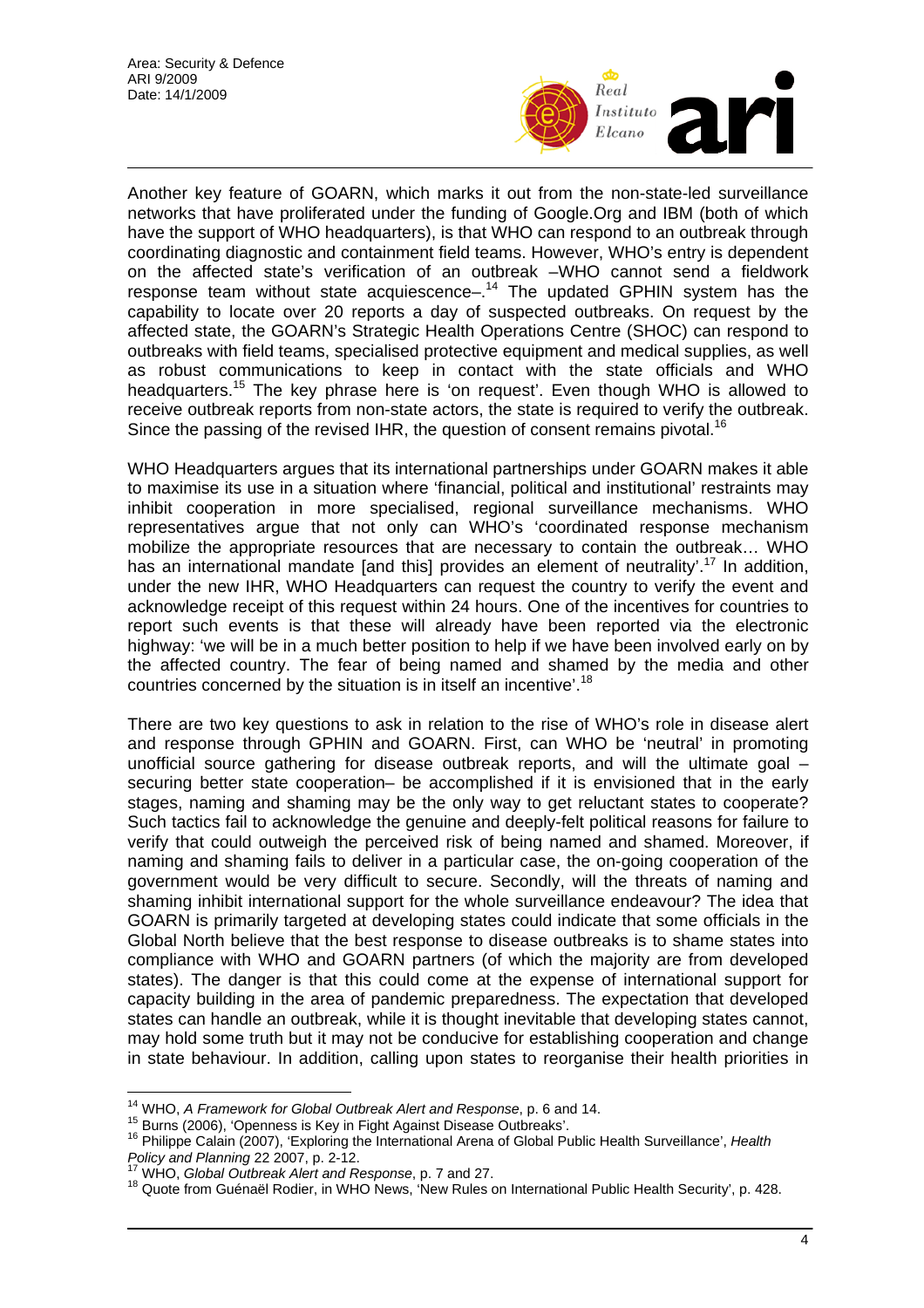

order to satisfy international demands for improved surveillance and verification overlooks the fact that some states have other competing health priorities that pose a more serious and immediate threat to their populations. It also omits the fact that expenditure on public health is not always at the sole discretion of the developing state. While many states do not adequately invest in public health, the World Bank and International Monetary Fund have long been criticised for their strict conditions limiting government investment in public health services.<sup>19</sup> This brings us to the three concerns identified earlier.

## *Three Reasons for Caution*

First, state capacity is still weak in regions where the greatest number of new pathogens has been diagnosed in the last 20 years. In 2000, professionals within the Communicable Disease Unit from WHO headquarters noted that countries subject to complex emergencies accounted for 49% of outbreaks, compared with 2% in industrialised countries. Not surprisingly, those doing initial reporting of outbreaks were from unofficial sources (71%).<sup>20</sup> Little has changed in terms of the countries experiencing the majority of outbreaks, and the extent of reporting by unofficial sources has actually increased. Generally it took 18 days to confirm an outbreak. Of most concern was that it took over 50 days on average for confirmation of acute respiratory syndrome and meningococcal disease –both highly virulent in crowded settings–. While WHO is aware of the response weaknesses within such countries –as demonstrated by its introduction of a programme of specialised training for epidemiologists and laboratory personnel from developing countries–, it is still unclear how international surveillance will benefit individuals suffering manifest causes of ill health within such countries. Between June 2007 (when the Site was created) and February 2008, the restricted-access Event Information Site received information on 231 public health events, with only 10% communicated to WHO through National IHR Focal Points.<sup>21</sup>

We currently lack precise data on where the burden of disease falls for a quarter of the world's population. WHO's 2007 statistical report includes complete death-cause reports for the years 2004 and 2005 from only 64 countries out of 192. More often than not this means that the countries without complete registration records also have populations with no access to health professionals.22 The concern here is that surveillance will not be of much use in situations where the absence of health professionals leads to chronic underreporting –yet these countries are the ones where there appears to be an increased risk of a Public Health Emergency of International Concern (PHEIC) developing–. Not only is there limited laboratory capacity in the countries most at risk, there is rarely a local medical team available to identify an outbreak in the first place. This creates a heavy reliance on unofficial sources for reporting outbreaks –such as non-government agencies in the field–, creating tensions for agencies that base their work on political neutrality and independence. WHO acknowledges this concern and maintains that GOARN depends on 'strong, capable and transparent national systems'.23 WHO has increased its calls for investment in health systems strengthening so that states with insufficient public health infrastructure can create the means to prevent diseases in the first place, and in turn,

 $\overline{1}$ 19 Sara E. Davies, *Global Health Issues: The Politics of Health*, Polity Press, Cambridge, forthcoming, see Chapter 3.<br> $^{20}$  T M Gre

<sup>&</sup>lt;sup>20</sup> T.W. Grein *et al.* (2000), 'Rumours of Disease in the Global Village – Outbreak Verification', *Emerging Infectious Diseases*, vol. 6, nr 2, March-April, p. 100.<br><sup>21</sup> The ravised U.D. a write

The revised IHR requires that each state nominate a National IHR Focal Point –an office that can be contacted at any time to verify a PHEIC (see note 1)–.<br><sup>22</sup> WHO (2007), *World Health Statistics 2007*, World Health Organization, Geneva, p. 16.<br><sup>23</sup> Chairman Solev, in the House of Lords, *Intergovernmental Organizations* 

submitted by the World Health Organization', Examination of Witnesses, 21/IV/2008, p. 30 and 36-39.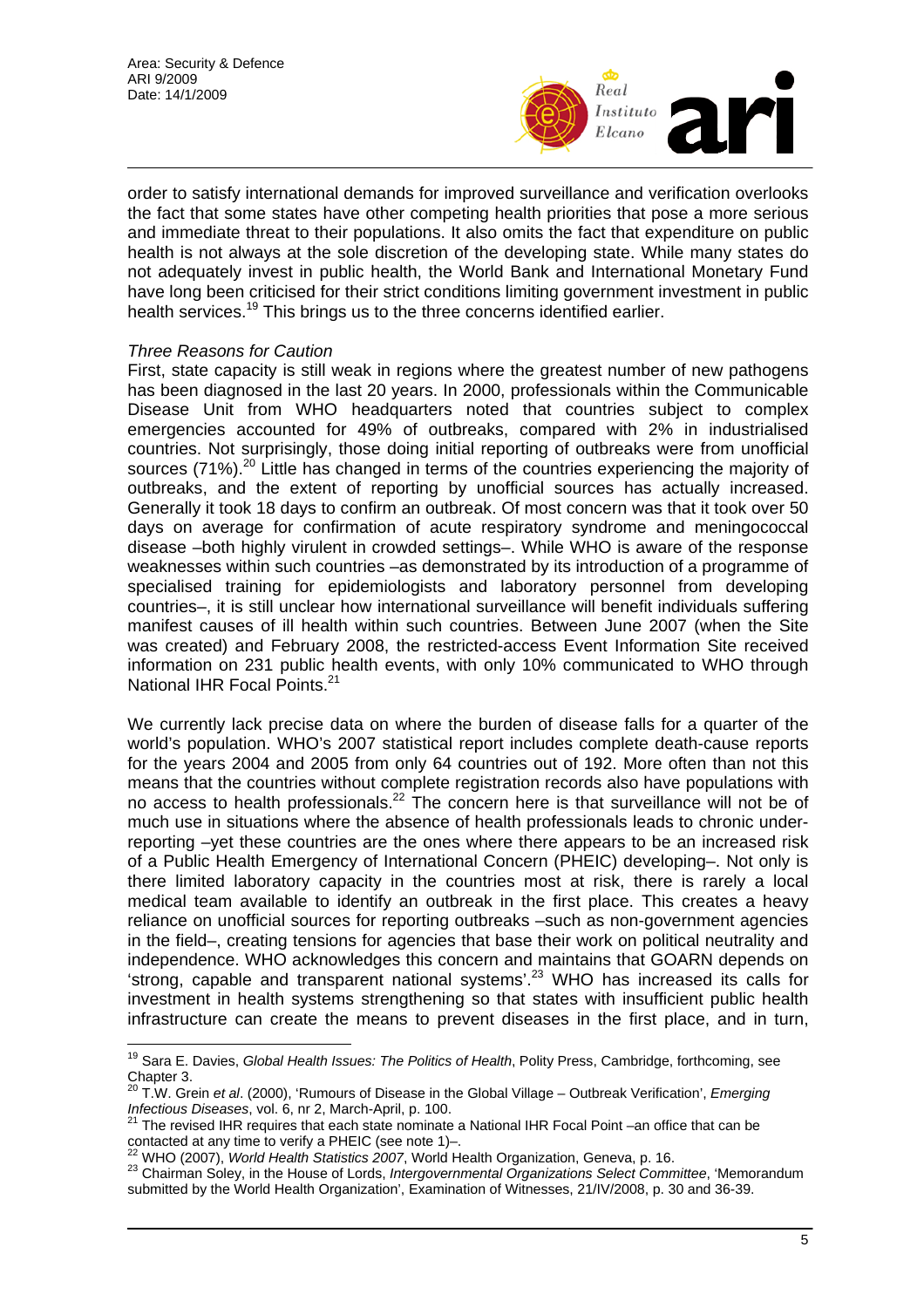

identify and report outbreaks. What remains uncertain is whether there is sufficient international will to do what it takes to strengthen health systems.

The second obstacle is more political in nature. Being able to identify where a disease outbreak has occurred does not alleviate the political obstacles that might exist in gaining state cooperation to contain an outbreak. As WHO acknowledges, GOARN is the safety net in case an outbreak cannot be contained within a state's borders. So the question then is how do we know if a state has not adequately fulfilled its responsibilities in outbreak verification if it lacks either or both the capacity and political will to respond? We cannot assume that a state will either (a) know of the outbreak before it has spread beyond its national boundaries or (b) not believe that a cover-up is the best means of protecting its economy and preventing panic. However, cooperation with the state is absolutely vital for effective disease control. For example, increased funding within China's public health system to develop a national based infectious-disease surveillance system has been warmly received by many as an indication of China's acknowledgement of the need to improve its public health capacity.<sup>24</sup> However, what has received less attention is whether it will be possible for disease alerts to be openly discussed and disseminated within a very hierarchical and heavily politicised public health system. Private discussions by the author with health department officials engaged in shared technology discussions with their counterparts in China have revealed concerns that the move towards surveillance might not be intended to disclose disease outbreaks, but to improve the capacity to cover them up.

Another example of political interference with WHO's objectives to improve state responses to verification requests is the effort to introduce bilateral surveillance systems that manage not only outbreak response, but also virus-strain sharing and vaccine development. In particular, the US Centre for Disease Control (CDC) has established Global Disease Detection Centers (GDDC) in six locations, which are China, Egypt, Guatemala, Kazakhstan, Kenya and Thailand. China's relationship with GDDC since 2006 has increased doubts that the country is likely to cooperate with a global surveillance alert system because while GOARN requires multilateral cooperation in verification and response, the GDDC does not. Although the GDDC is meant to coordinate and share outbreak verification information with GOARN, the GDDC primarily uses US government departments overseas to respond and collaborate with the local party. In addition, GOARN shares all specimens, viruses and bacteria gathered on site through the laboratory network; the GDDC does not.<sup>25</sup>

We see here two types of overt political interference affecting the potential for surveillance to work effectively, even if local capacity is permitting. First, a political interest in resisting the reporting of an outbreak or verifying a PHEIC due to fear of economic paralysis or local reaction to an outbreak triggering a political crises; secondly, an interest in monopolising the field response to an outbreak in order to gain access to biological samples and exclude WHO from its traditional role of sharing such data through its laboratory networks. Against previous analysis that suggested that the willingness of Western states to place primary surveillance responsibility in the hands of WHO due to their trust in WHO's authority in the area of global health security, the assumption that those states have relinquished their attempt to control the infectious disease agenda

 $\overline{\phantom{a}}$ 24 Qide Han, Lincoln Chen, Tim Evans & Richard Horton (2008), 'China and Global Health', *The Lancet,* nr 372, 25 October, p. 1439-1441.

<sup>25</sup> Pat Drury, Dr David Heymann & Dr Paul Gully, *Intergovernmental Organizations Select Committee*, p. 36- 39.